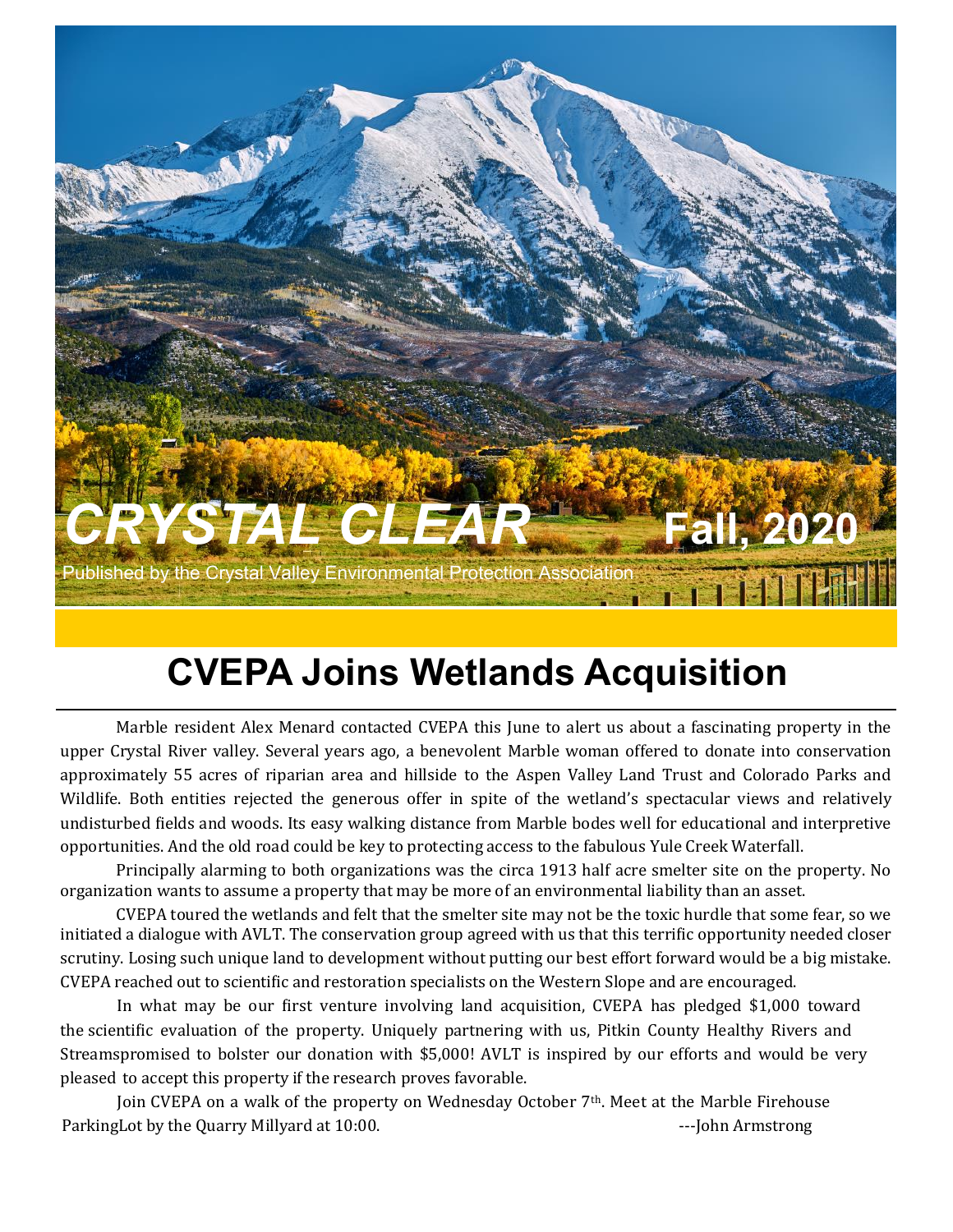# **CVEPA Honors Darrell Munsell**

### $\mathfrak{P} \mathbin{\mathbb{R}} \mathbin{\mathbb{C}} \mathbin{\mathbb{C}} \mathbin{\mathbb{Z}} \mathbin{\mathbb{C}} \mathbin{\mathbb{C}} \mathbin{\mathbb{C}} \mathbin{\mathbb{C}} \mathbin{\mathbb{C}} \mathbin{\mathbb{C}}$

*The Crystal Valley Environmental Protection Association (CVEPA) is very pleased to award a lifetime Honorary Membership to fine historian and fine gentleman Dr. F. Darrell Munsell. This honor is conferred for Darrell's contributions to our understanding of the history of the Crystal River Valley. His work is of lasting importance to the future of this exceptionally beautiful region. This honor is intended to reflect praise both on Dr. Munsell and on CVEPA.*

- Darrell and his wife Jane took up residence in the Crystal River Valley in 1997, leaving their home in Canyon, Texas and his faculty position in history at West Texas A&M University. They have been valued citizens of the Crystal River Valley. Now, in 2020, they have returned to their Texas roots and will be sorely missed.
- Darrell's training and instincts led him to examine some of the important historical facets of the Crystal River Valley. In his notably thorough research, he spent considerable time with original sources, utilizing old newspaper stories, personal interviews, and other material. This work led to three significant books. Of note, as Darrell investigated many of the Crystal Valley stories of the past several decades, he observed that a key player in maintaining the environmental quality of the valley was CVEPA. He was impressed by this to the degree that he felt that groups' efforts should be documented, resulting in the third book of the series.
	- First, in "[From Redstone to Ludlow: John](https://eur01.safelinks.protection.outlook.com/?url=https%3A%2F%2Fwww.thriftbooks.com%2Fw%2Ffrom-redstone-to-ludlow-john-cleveland-osgoods-struggle-against-the-united-mine-workers-of-america_f-darrell-munsell%2F8859548%2F%23isbn%3D0870819348&data=02%7C01%7C%7) [Cleveland Osgood's Struggle against the United](https://eur01.safelinks.protection.outlook.com/?url=https%3A%2F%2Fwww.thriftbooks.com%2Fw%2Ffrom-redstone-to-ludlow-john-cleveland-osgoods-struggle-against-the-united-mine-workers-of-america_f-darrell-munsell%2F8859548%2F%23isbn%3D0870819348&data=02%7C01%7C%7) [Mine Workers of America](https://eur01.safelinks.protection.outlook.com/?url=https%3A%2F%2Fwww.thriftbooks.com%2Fw%2Ffrom-redstone-to-ludlow-john-cleveland-osgoods-struggle-against-the-united-mine-workers-of-america_f-darrell-munsell%2F8859548%2F%23isbn%3D0870819348&data=02%7C01%7C%7)", the University Press of Colorado, states that Darrell has produced "The most comprehensive study of John Cleveland Osgood to date." It depicts the bipolarity of his approach to the threat of unionism. In the "Redstone experiment," Osgood fashioned a model industrial village designed to improve the lives of workers through social programs. Near this village, Osgood built a famous castle for

himself. Conversely, the Ludlow tent colony and the events that transpired there, marked by armed gunmen and machine guns paid for by Osgood, illustrate his willingness to resort to violence and intimidation for the same purpose. A leading participant in the transformation of the West, Osgood helped to shape the character of the Gilded Age. Today, the beautiful village of Redstone and a granite memorial at Ludlow are reminders of Osgood's complex role in the clash between labor and management during the most violent industrial struggle in American history.

• His second book, in "[Colorado Artist Jack](https://eur01.safelinks.protection.outlook.com/?url=https%3A%2F%2Fwww.thriftbooks.com%2Fw%2Fcolorado-artist-jack-roberts-painting-the-west_f-darrell-munsell%2F10770319%2F%23isbn%3D1467118451&data=02%7C01%7C%7C295b85c4b5484ff764b308d8568db742%7C84df9e7fe9f640a)  [Roberts: Painting the West](https://eur01.safelinks.protection.outlook.com/?url=https%3A%2F%2Fwww.thriftbooks.com%2Fw%2Fcolorado-artist-jack-roberts-painting-the-west_f-darrell-munsell%2F10770319%2F%23isbn%3D1467118451&data=02%7C01%7C%7C295b85c4b5484ff764b308d8568db742%7C84df9e7fe9f640a)", Darrell captures the authentic personality and talent of Jack Roberts, who first lived in Colorado in a cabin at the trailhead to Hanging Lake and then lived for thirty-one years in a cabin edging against sheer, red sandstone cliffs south of Redstone. Darrell shows the vitality and rambunctiousness of a gifted and serious interpreter of the American West. Munsell states "Roberts was a radical environmentalist who loved the Crystal River Valley. He vowed to do anything he could do to preserve it." Roberts was a strong supporter of CVEPA and used his artistic talents to generate two pen and ink cartoon series that supported CVEPA's fights against the development of a proposed ski area at Marble and the attempts of the West Divide Project to construct a dam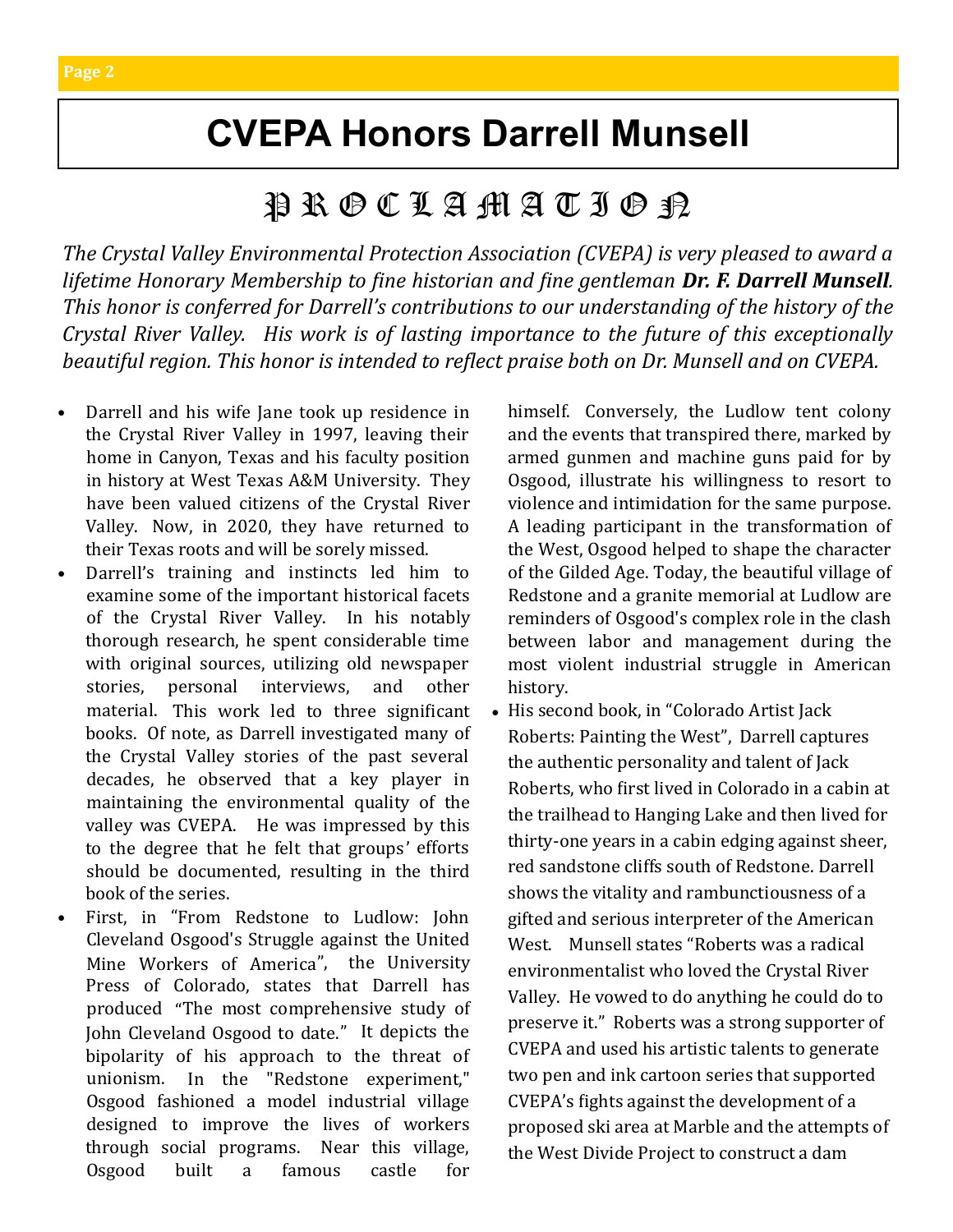at Placita. These hard-hitting images were published in local newspapers and were followed closely by the public. They greatly contributed to CVEPA's winning those fights.

• Munsell's third book in this series was "Protecting a Valley and Saving a River: The Crystal Valley Environmental Protection Association", where he showed how a small volunteer organization (CVEPA), founded in 1972, successfully challenged and defeated large commercial threats to the environment of the Crystal River valley. The initial challenge was to stop the development of a major winter sports area that would absorb the small community of Marble. Shortly thereafter, the organization with a broadened membership began more than a forty-year campaign against the construction of the West Divide Project, a massive Bureau of Reclamation project to build dams on the Crystal River and divert water from it to the West Divide and Mamm Creek drainages south of the towns of Silt and Rifle in western Colorado. Critical to this study was a thorough file of correspondence of members and newspaper articles pertaining to all these activities. Munsell's study is significant for several reasons. CVEPA was the first and for a time only group to face the forces that threatened the ecological balance of the Crystal River Valley. It effectively used federal and

state laws to press its case. From broadening the scope of environmental impact studies to defending the state's minimum stream flow to demanding the enforcement of the Surface Mining and Control Act, the association brought environmentalism to the Crystal River Valley. In writing this history, the author encapsulates the never-before written histories of the Marble Ski Area, West Divide Project, and the restoration of the mine-scared Coal Basin west of the village of Redstone in a state and national perspective. In the late 1980s, CVEPA challenged Mid-Continent Resources, a coal mining operation, to stop polluting the Crystal River, and during the 1990s worked with state and federal agencies to complete the Coal Basin Restoration Project after Mid-Continent declared bankruptcy and ceased operations. These were the major issues that CVEPA successfully confronted during its illustrious history.

• CVEPA thanks Darrell for giving significance to our work and in placing this work in a historical perspective. Darrell advises that CVEPA's future challenges in our valley are to help preserve the balance between commercial human activity and the inherent natural environment and scenic resources.

--Bill Spence

*Darrell's books can be purchased at the Redstone Art Gallery and the Redstone Castle. The Castle also carries his latest book "Redstone: Osgood's Ruby of the Rockies," co-authored by Darrell and Jane.* 







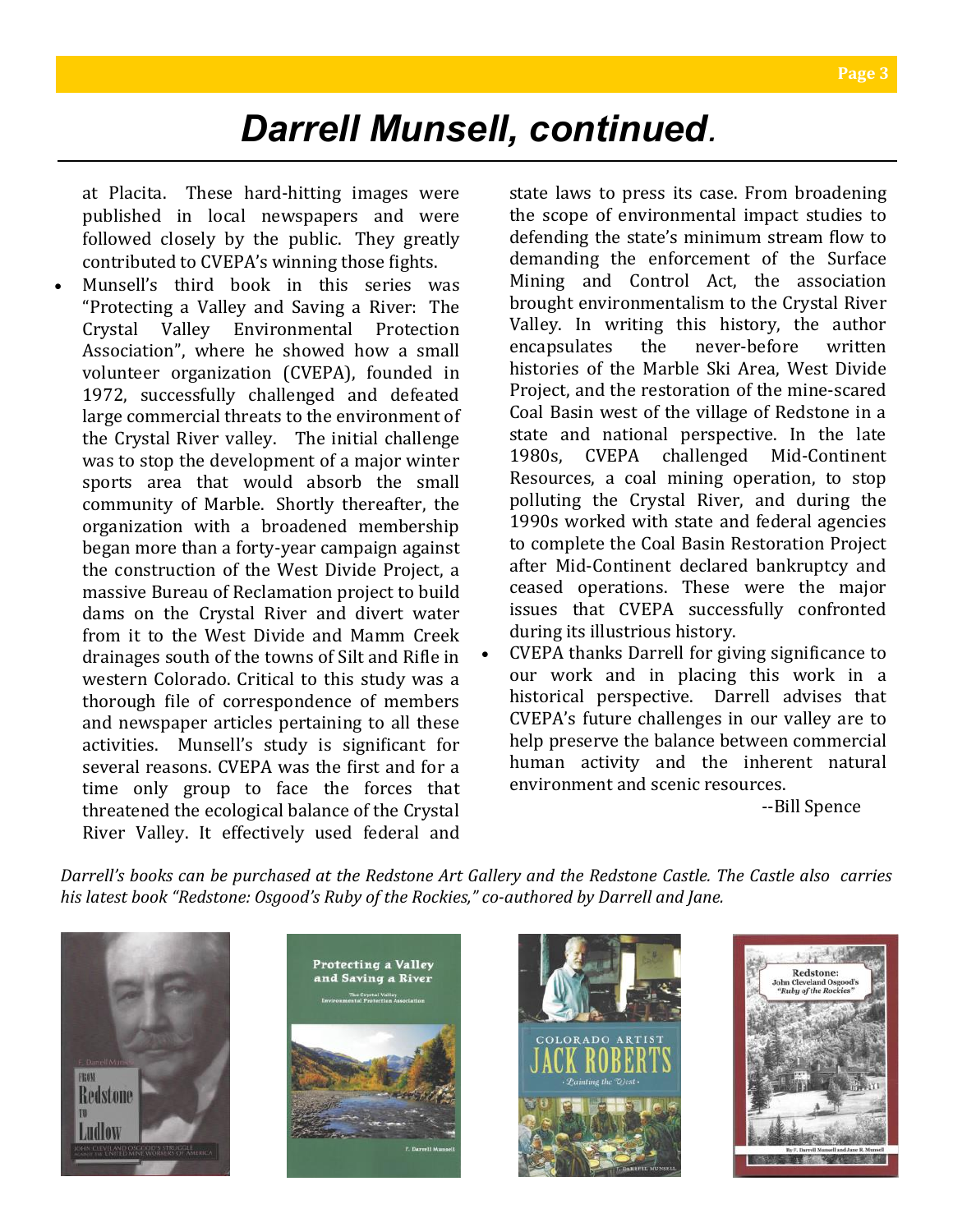## **Defend Your Public Access**

Six months ago, none of us could have imagined the new reality in which we live. Many of the constraints we endure daily seem logical given the nature of the insidious virus. Other collateral effects could not be predicted. Camper and RV sales are burgeoning, competition for campsites and boat launches is more difficult than ever. Real estate sales are going through the roof as we are marketed as the best place to weather the pandemic. (And just try to find a place to park your Learjet!) Local trail use has doubled and even tripled in places. Our mountain paradise is seeing increased pressure on all fronts.

Crystal Valley Environmental Protection Association (CVEPA) sees another very disturbing trend that was well in motion before COVID. As people scramble to buy up the last bits of the Rocky Mountain West a darker side of human nature surfaces. The exclusivity, the desire to shut everyone else out of "My Private Valhalla" is pervasive. CVEPA respects private property rights and we expect the same respect for the people's access to public lands.

Perhaps I was naive when I regarded our Federal Lands, National Forest and Parks in particular, as inalienable assets. We have seen the wealthy assert their power to buy public lands to enhance their estates. We watch as the State of Utah attempts to take over large tracts of federal land .

On a local level we see the avarice in new "neighbors" trying to usurp legal and historical public access from you. Public access to the fabulous and diverse Pitkin County Open Space Filoha Meadows below Redstone is closed to the public this year. The Rock Creek Association, a group of residents along Dorais Way, installed a heavy metal electronic gate closing the 135 year public right of way which was the original Crystal Valley route. Many Pitkin County signs were stolen in the action. Newcomer and co-president Terry Knapp along with Phil Youngman claim they have the legal right to lock the public out of their historic right of way. CVEPA has supported Pitkin County's attorneys in filing the District Court lawsuit and even more recently in Federal Court as well. We hope these be settled with a permanent judgment in favor of the people. Meanwhile, the Filoha access remains blocked.

By the confluence of the Crystal River and the Roaring Fork we have watched another effort to usurp public access unfold. Teaming with Garfield County, the State Historical Society and the Town of Carbondale, John Hoffman of CVEPA and the Carbondale Trails Committee worked tirelessly to restore the 1900 Satank Bridge. The oldest wooden trussed bridge in Colorado sits adjacent to the Rio Grande Trail ( administered by Roaring Fork Transit Authority) and has become increasingly more popular every year. Locals cycle, walk, and jog and with children, dogs and fishing poles come to this spot to commune with the river or beat the heat. The bridge is 120 years old but the road and public use predates Garfield County.

RFTA holds a 200 foot right of way for the Rio Grande Trail through this area of the valley. They also own outright ( fee simple) this section of the riparian corridor. Sometime around 2015 Amy Fulstone bought the property several hundred meters downstream of the bridge, DBA Confluence Lodge. The public access to the river is steep and slippery. In 2017 Roaring Fork Outdoor Volunteers were poised to install stone steps to the river to create the long-awaited safer access route. Improved access had been long planned by both RFTA and the Garfield County Commissioners (BOCC). The week of the volunteer workday Fulstone intimidated RFOV claiming she owned the property. RFOV abandoned the project. The improved safer access to the river has now languished for over three years.

In 2016 a district court judge issued a Consent Order with an injunction forbidding Fulstone from interfering, contacting or harassing RFTA employees or the public in their work or peaceful enjoyment of the property. CVEPA thanks RFTA for persevering in the legal action. In defiance of this Consent Order, Fulstone continues to harass the public informing them that they are trespassing on her property. She has circulated erroneous flyers with maps and even installed metal signs in the middle of the Roaring Fork River.

This spring CVEPA contacted RFTA agents and the Garfield County BOCC to insist on completion of the safe descent to the river. Through meetings, phone calls and a letter writing campaign we have received RFTA and Garfield County's pledges that the overdue work will be completed this summer.Appearing before the BOCC on July 6th Fulstone proposed moving the river access point to someone else's property. "In a perfect world" Fulstone stated that fencing the people out of their 130 year old historic access "is the perfect solution" "to keep the public from doing harm to themselves."

 CVEPA has a different vision of a perfect world in which we protect, conserve and share our environment and the public's access to it. If we fail to defend these values now it will be a very different world for the next generation.

This issue is anything but simple. The rights of way (ROW) of RFTA, Garfield County, the ditch company and a century of public use overlay each other. There can be numerous rights of way and they seem to be in dispute.

(*Continued on page 5*)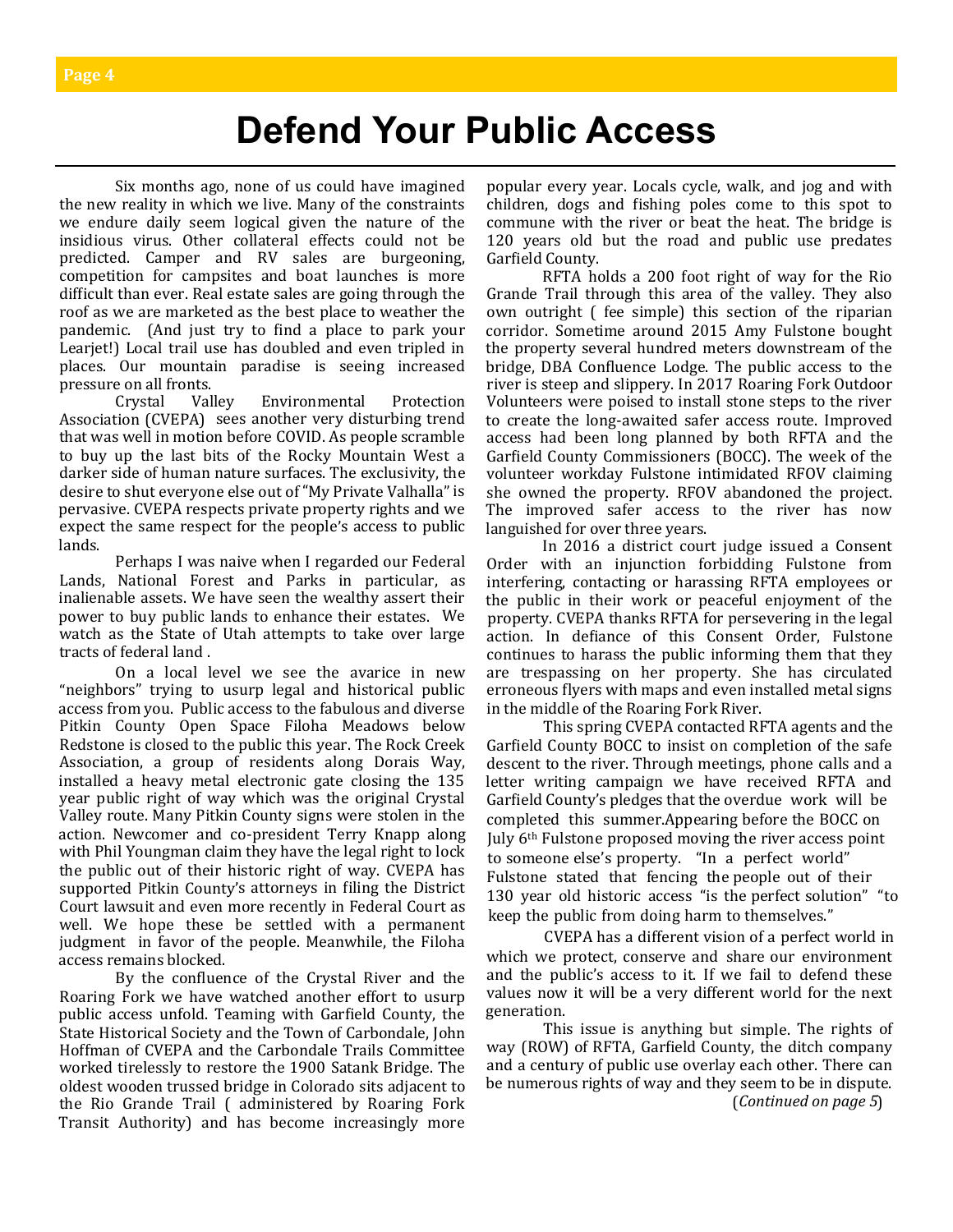I do not have the time, training or education to sort out such convoluted claims. I have deferred to the District Courts decision (Consent Order CA # 16-cv-2550- WJM-GPG and Injunctive Relief) for clarity. They have supported RFTA in their decision.

Garfield County Commissioner Martin said the County would make the necessary access improvement through County ROW before summers end. This safe access, Martin stated, was part of the County's vision since renovation of the bridge in 2013. Neither entity has done anything to improve the access.

In a most recent conversation, Commissioner Martin told me that the accord with Satank Bridge Restoration stakeholder Colorado Historical Society forbids any development in the immediate area of the historic bridge. Development would include rustic wood or stone steps to the river. Garfield County Commissioners have voiced opposition to rail banking (railstotrails.org) as unfair. I have not seen cooperation b[etween the Coun](https://eur03.safelinks.protection.outlook.com/?url=http%3A%2F%2Frailstotrails.org%2F&data=02%7C01%7C%7C6a0e7044e5ca4aa72ec908d85a6e1345%7C84df9e7fe9f640afb435aaaaaaaaaaaa%7C1%7C0%7C637358776094579673&sdata=dEkHADJnD237YxIIT6VYoFM8THn5Hcrwvdp2befxNqA%3D&reser)ty and RFTA on the river access issue.

Complex and convoluted indeed. With all its complexities, this continuous historical public use of over 120 years is a prescriptive easement which the people must defend. — John Armstrong

### **Take a Hike With CVEPA!**

Join us for a tour of the scenic wetlands area near Marble that is being considered for acquisition by Aspen Valley Land Trust with the assistance of CVEPA. Known by some as the "Stonehenge of Marble," the 55 acres at the base of the quarry road

skirts river and beaver ponds as it winds towards

Yule Creek Falls. This is an easy trail with a negligible elevation change.

See our cover story for more information.

#### **Wednesday, October 7, 10am.**

**Meet at the Marble Firehouse Parking Lot by the Quarry Millyard**.

# **Open Space Acquires Key Inholding at the Redstone Boulders**

The Gerbaz family recently decided to sell its 1.9 acre parcel that is otherwise surrounded by Open Space lands near Redstone. This inholding lies entirely within a beautiful open space corridor along Redstone Blvd. just north of the historic village. Through its purchase of the Redstone Boulders (2008, 19 acres) and the Delaney River parcel (2013, 21 acres), the County has protected a 2,500-foot-wide buffer connecting Forest Service lands to the Crystal River. This area creates separation between the Redstone Firehouse and the historic cottages of the Osgood era. The East Creek Trail runs through the Open Space, connecting Redstone Campground to the village itself. The 1.9 acre Gerbaz inholding lies within this preserve. Development of the Gerbaz parcel would have intruded into this open area. Furthermore, the parcel is outside the Redstone Historic District but near enough that development could have compromised the historic preservation success there.

The Open Space Board had its eye on this 1.9 acre vacant property since last fall, when the Gerbaz family had first explored a sale prior to listing. No agreement was reached, and the parcel was recently listed for \$295,000. The listing, which highlighted the adjacent open space setting, immediately began attracting much interest as a residential lot. We're now in a real estate boom as folks seem to be flocking to our valley amidst the COVID crisis and values are likely rising. One potential buyer had set up a Pre-App with the Community Development office and had a contingent offer pending. Faced with a pending offer and the need to act very quickly, the Open Space Board moved to secure a contract at the listing price.

There is no development on the property except for a well and fencing. The Open Space Department will remove the fencing and manage the property consistent with the Redstone Parks and Open Space Management Plan. See Redstone Boulders section, [https://pitkincounty.com/](https://pitkincounty.com/DocumentCenter/View/1075/Redstone-Parks-and-Open-Space-Management-Plan-PDF) [DocumentCenter/View/1075/Redstone](https://pitkincounty.com/DocumentCenter/View/1075/Redstone-Parks-and-Open-Space-Management-Plan-PDF)-Parksand-Open-Space-[Management](https://pitkincounty.com/DocumentCenter/View/1075/Redstone-Parks-and-Open-Space-Management-Plan-PDF)-Plan-PDF --Dale Will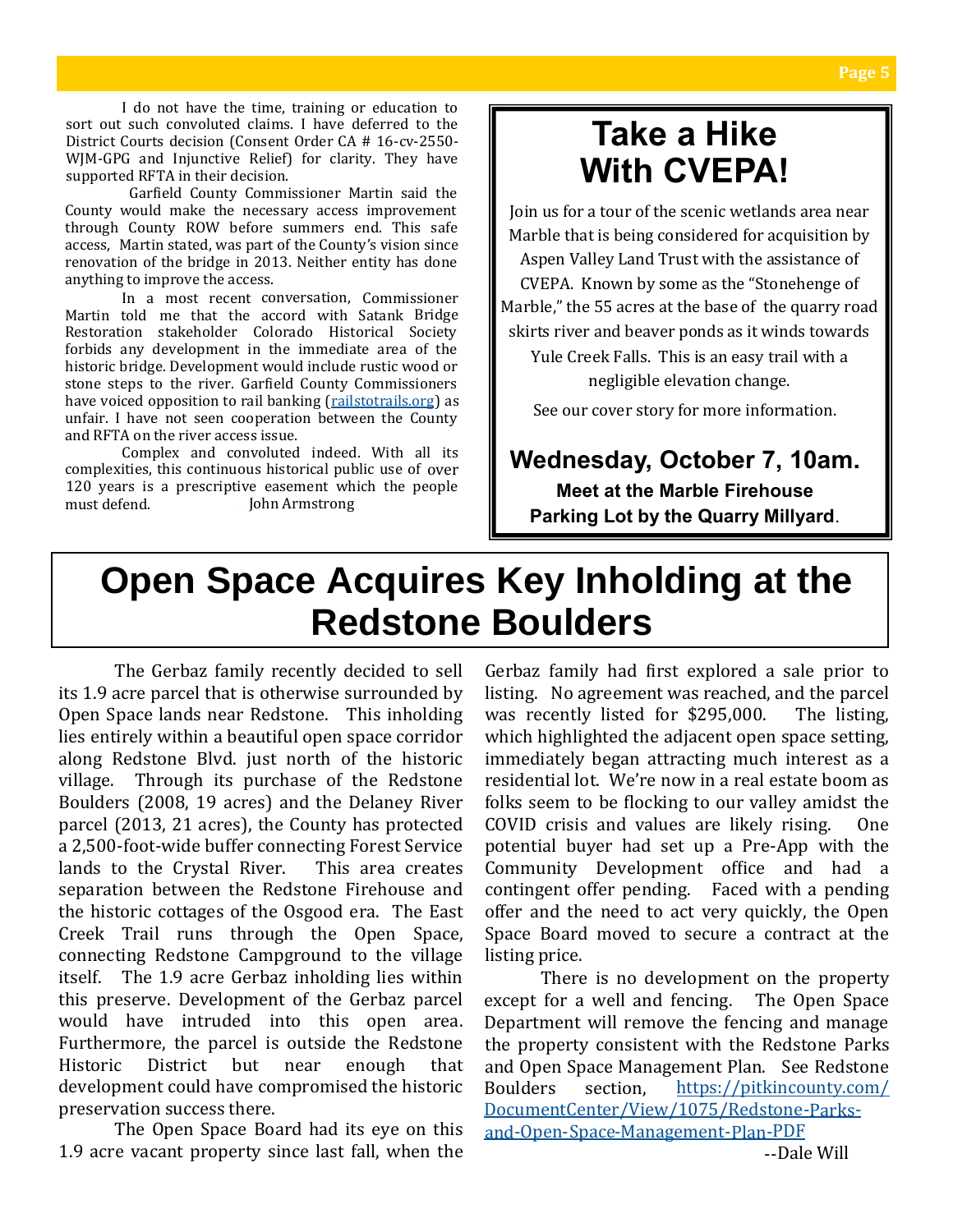# **CVEPA Annual Meeting Yule Creek Video**

 A well masked and physically distanced group of about 30 CVEPA members and friends gathered in late August for the 49th annual meeting outside Propaganda Pie in Redstone. While Covid has changed life in so many ways, the meeting offered a sense of hope that life will carry on, and that there is still a strong love for the Crystal Valley and a desire to protect it.

 President John Armstrong reviewed much of the work CVEPA has been involved in during the past year, some of which is being covered in other articles in this issue of the "Crystal Clear." He also honored other organizations with which CVEPA has partnered, especially highlighting the work of Ecoflight and Aspen Journalism.

 Bruce Gordon, Jane Pargiter and Michael Gorman explained the work of Ecoflight and how it has helped national environmental organizations but also small ones like CVEPA. Heather Sackett of Aspen Journalism explained about her collaboration with CVEPA on the Yule Mine issues, and how investigative reporting is so important since many of the regulatory agencies really don't know what is going on with the companies they are supposed to be overseeing.

 John Armstrong reviewed issues with the Colorado Department of Transportation (CDOT). CVEPA basically initiated the review of Penny Hot Springs use and abuse, which Pitkin County and CDOT have since worked on. There was a 15-member commission (including John Armstrong for CVEPA) which came up with recommendations for a more sustainable plan for the area. It recommended limited parking near the hot springs, working with law enforcement to control crowds, signage explaining the history and proper use, and eventual sanitary facilities. There is now a substantial commitment from CDOT to construct a 16' tall wall which will protect Route 133 and Penny Hot Springs from rock fall.

The rock fall near McClure Pass continues to be an issue, both for safety and for environmental concerns of rock disposal. CVEPA is grateful to CDOT who will invest in rock fall mitigation (scaling) at six locations above Redstone in 2021. A significant amount of rock will have to be placed somewhere. CVEPA still insists that CDOT and the Forest Service complete the visual screening berm at the agreed upon Horseshoe Dump disposal site on McClure Pass before summer 2021.

 The annual meeting highlighted both the problems facing the Crystal Valley and the people who are committed to finding solutions, even in this challenging year of 2020. — Peter Westcott

CVEPA thanks Maciej Mrotek for sharing a compelling video with CVEPA members and friends. It shows the destruction of Yule Creek by Colorado Stone Quarries after they diverted the creek from its natural channel during the fall of 2018.

To view the video, go to [https://youtu.be/qK3fvmNLFCk](https://nam11.safelinks.protection.outlook.com/?url=https%3A%2F%2Fyoutu.be%2FqK3fvmNLFCk&data=02%7C01%7C%7Cb6816b6389bc4125d9b808d8567aa78a%7C84df9e7fe9f640afb435aaaaaaaaaaaa%7C1%7C0%7C637354432072769707&sdata=iKbY8JilGQQxnbF4umPsQl40jURoNtW94dI5tP8fnHc%3D&re)

# **Dorais Way Access Issue Proceeds in Two Courts**

Pitkin County's effort to protect public trail access on Dorais Way is proceeding on two tracks:

As reported in prior issues of the "Crystal Clear," last summer some members of the "Rock Creek Association" erected a gate on Dorais Way just below the North Redstone Bridge and posted "No Trespassing" signs. This route had been continuously used by the public since the 1880s when Pitkin County originally built a wagon road there. The Association claims that a 2015 quit claim deed from Mid Continent Coal Company to a sliver of the old Crystal Rail ROW within the National Forest allows them to block access. Ironically, public access *within* their subdivision was reaffirmed on the subdivision plat itself and subject to a settlement agreement on the same topic.

The Rock Creek Association argued to the State District Court that since the section of road they claim to control is surrounded by USFS lands, that any litigation should be heard in Federal Court. The lower State Court agreed. In response, the County has re-filed its case in Federal Court while also appealing the decision of the lower State Court. Hence, there are now two separate lawsuits by the County pending.

It is a shame that the summer has passed and Redstone residents and Campground visitors, both long accustomed to enjoying the river's edge below the bridge, and strolling or jogging down to Filoha Meadows, have all been blocked by some selfish members of the Rock Creek Assn. We wish the County well in its ongoing effort to re-open this historic public access corridor.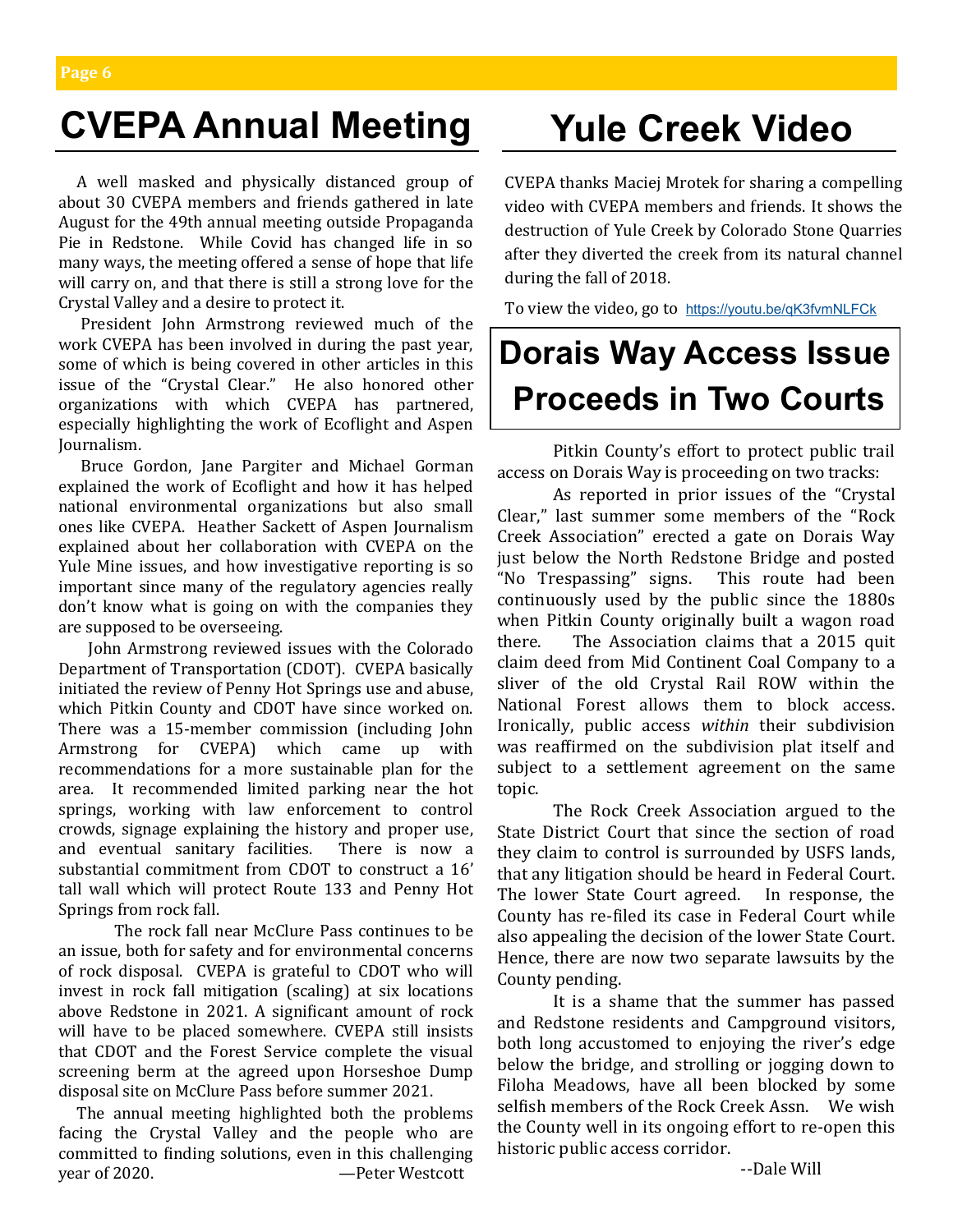#### **Meet Jeffrey Evans Candidate for Pitkin County Commissioner District 5**

*CVEPA invited both candidates for Pitkin County Commissioner for District 5 to introduce themselves to our readership. Francie Jacober's column appeared in our June, 2020 issue. As a 501c3 organization, CVEPA will not endorse any candidate.* 

My name is Jeffrey Evans, and I am a candidate for Pitkin County commissioner. I have lived in District 5 for nearly 25 years, first in Swiss Village across from Avalanche Creek, and now in the southern portion of Basalt. I have never belonged to a political party, and in today's environment find that to be very liberating. The theme of my campaign is "Back to Basics", and for me that often means digging through layers of partisan obfuscation to find the core elements of an issue.

The invitation to address you through your newsletter was a welcome opportunity, but it seemed prudent to start by better acquainting myself with your organization. To that end, I attended a CVEPA meeting on June 16th. It was great fun and reminded me of the days of Common Sense Alliance, where I served as Treasurer and spokesman for a number of years. One of our early projects was to assist Dorothea Ferris and Shellie Roy in their successful campaigns for Pitkin County commissioner.

At the meeting of CVEPA I attended it was heartening to see that, when the subject of the Yule Mine came up, it was suggested that the group find a copy of the mine's original permit. This is the sort of commitment to a factual basis for discussion that will be extremely helpful should I become an elected representative.

The most difficult task in fulfilling the responsibility of representation is to find reliable information. This is compounded by the impossibility of personally speaking to every constituent. The combination of an organization which truthfully speaks for a significant number of people, and sticks to the facts, is invaluable. I trust the CVEPA will continue to work to maintain those attributes.

My investigation of CVEPA led to the discovery of a book(!) and a website, and I am very appreciative of the real information that can be found on your site. An actual map of the Thompson Divide! Heaven.

Speaking of the Thompson Divide, there is no clarity on whether the legislation to protect the area, the Colorado Outdoor Recreation and Economy (CORE) Act, will pass in Congress. Senator Cory Gardner intended to defer to, and was waiting for, direction from Congressman Scott Tipton, who will no longer be around. However, according to *The Colorado Sun*, a major sticking point is not a sticking point at all: "Notably, Gardner did not ask…for the removal of a longcontroversial provision in the bill banning future oil and gas drilling on about 200,000 acres of public land along the Thompson Divide…Tipton also now approves of the provision."

A 10,000-word debate (Congressional Record, October 30, 2019) mentions oil and gas only three times, always in the context of settled issues. The discussion did not go into the details of all ten of the amendments to the Act

proposed by Congressman Tipton, but the expressed concerns mostly related to access - for both the public and fire suppression efforts.

If both Joe Biden and Diane Mitsch Bush are elected, it seems likely there would be no objections regardless of what happens in the Gardner/Hickenlooper race, and that the CORE Act will pass.

Congressional candidate Lauren Boebert, "would prefer to see more input from local stakeholders and she believes it should be more appropriate to run as a standalone bill instead of being tucked inside the National Defense Authorization Act." If that implies a new process, it also seems possible the extraordinarily ambitious (affecting 400,000 acres) Act might be broken up - so that dissimilar areas are handled separately. Only under those circumstances can I imagine this issue coming back before the Pitkin County commission.

I have no strong opinion on the bike path between Redstone and McClure Pass, and will let that proposal develop at its own speed. Everyone is invited to influence me one way or the other. Please use the Contact Form at [https://](https://evansforcommissioner.com/) [evansforcommissioner.com/](https://evansforcommissioner.com/) (I am curious about whether the bike trail responds to existing demand, or is intended to attract riders to the area. Or is it some of each?)

Federal Wild and Scenic Rivers designation for the Crystal River first struck me as something of a square peg for a round hole because of my understanding of the "Wild" part of the title. On further review, it seems possible the forest service could agree to suitability of the river under all three categories – Wild, Scenic, and Recreational – at different locations.

Land owners have reason to worry about being within (or near) a federal boundary of any sort, and the assurance that "Designation neither prohibits development nor gives the federal government control over private property," may not preclude unwelcome regulation. Legislation specific to the Crystal River will need to be very strong on this point, especially regarding potential augmentation plans for residential water users.

This is another issue which is out of the hands of Pitkin County – until we hear from the forest service - but there is no known (to me) local support for either reservoirs or major diversion projects on the Crystal River, regardless of any federal designation.

Though there are many issues yet to cover, I hope this introduction has given you some insight into the research effort that I think needs to be made for each new question.

Please vote for me to be your Pitkin County commissioner. I will really appreciate it.